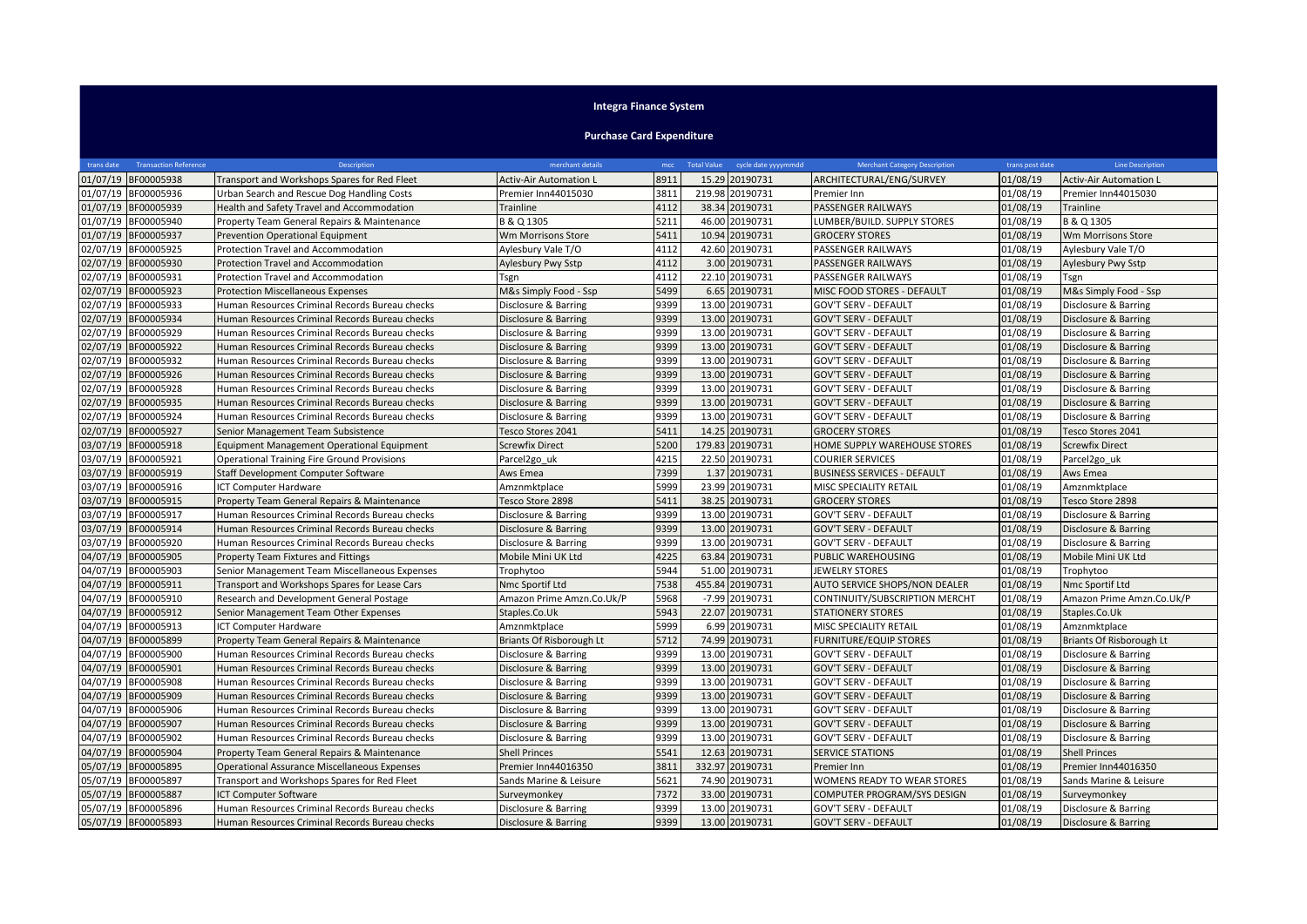| 05/07/19 BF00005888    | Human Resources Criminal Records Bureau checks       | Disclosure & Barring              | 9399 |        | 13.00 20190731  | <b>GOV'T SERV - DEFAULT</b>        | 01/08/19 | Disclosure & Barring              |
|------------------------|------------------------------------------------------|-----------------------------------|------|--------|-----------------|------------------------------------|----------|-----------------------------------|
| 05/07/19<br>BF00005889 | Human Resources Criminal Records Bureau checks       | Disclosure & Barring              | 9399 |        | 13.00 20190731  | <b>GOV'T SERV - DEFAULT</b>        | 01/08/19 | Disclosure & Barring              |
| 05/07/19 BF00005890    | Human Resources Criminal Records Bureau checks       | Disclosure & Barring              | 9399 |        | 13.00 20190731  | <b>GOV'T SERV - DEFAULT</b>        | 01/08/19 | Disclosure & Barring              |
| 05/07/19<br>BF00005891 | Human Resources Criminal Records Bureau checks       | Disclosure & Barring              | 9399 |        | 13.00 20190731  | <b>GOV'T SERV - DEFAULT</b>        | 01/08/19 | Disclosure & Barring              |
| 05/07/19<br>BF00005892 | Property Team General Repairs & Maintenance          | B & Q 1305                        | 5211 |        | 15.68 20190731  | LUMBER/BUILD. SUPPLY STORES        | 01/08/19 | B & Q 1305                        |
| 05/07/19<br>BF00005894 | Property Team General Repairs & Maintenance          | Pro Clean                         | 5046 |        | 177.60 20190731 | COMMERCIAL EQUIPMENT - DEFAULT     | 01/08/19 | Pro Clean                         |
| 06/07/19 BF00005898    | Members Allowances Course Catering Costs             | Tesco Stores 2038                 | 5411 |        | 33.73 20190731  | <b>GROCERY STORES</b>              | 01/08/19 | Tesco Stores 2038                 |
| BF00005879<br>08/07/19 | Equipment Management Printing and Stationery         | Amazon.Co.Uk*m663p4u44 Am         | 5999 |        | 121.52 20190731 | MISC SPECIALITY RETAIL             | 01/08/19 | Amazon.Co.Uk*m663p4u44 Am         |
| 08/07/19<br>BF00005886 | Equipment Management Operational Equipment           | The Plastic Box Company           | 5085 |        | 39.60 20190731  | <b>INDUSTRIAL SUPPLIES - DEF</b>   | 01/08/19 | The Plastic Box Company           |
| 08/07/19<br>BF00005885 | Property Team General Repairs & Maintenance          | <b>Brinnick Locksmiths&amp;se</b> | 7399 |        | 16.50 20190731  | <b>BUSINESS SERVICES - DEFAULT</b> | 01/08/19 | <b>Brinnick Locksmiths&amp;se</b> |
| 08/07/19<br>BF00005884 | <b>Prevention Subsistence</b>                        | Costa Coffee 43036170             | 5814 |        | 5.65 20190731   | <b>FAST FOOD RESTAURANTS</b>       | 01/08/19 | Costa Coffee 43036170             |
| 09/07/19<br>BF00005877 | Equipment Management Printing and Stationery         | Amazon.Co.Uk*m67ka0iu4 Am         | 5999 |        | 30.38 20190731  | MISC SPECIALITY RETAIL             | 01/08/19 | Amazon.Co.Uk*m67ka0iu4 Am         |
| 09/07/19<br>BF00005873 | <b>Equipment Management Uniforms</b>                 | Amazon.Co.Uk*m62474is4 Am         | 5999 | 13.56  | 20190731        | MISC SPECIALITY RETAIL             | 01/08/19 | Amazon.Co.Uk*m62474is4 Am         |
| 09/07/19<br>BF00005878 | Apprentices Travel and Accommodation                 | Aylesbury Vale T/O                | 4112 | 43.70  | 20190731        | PASSENGER RAILWAYS                 | 01/08/19 | Aylesbury Vale T/O                |
| 09/07/19<br>BF00005881 | Corporate Planning Travel and Accommodation          | Aylesbury Station T/o             | 4112 |        | 33.70 20190731  | PASSENGER RAILWAYS                 | 01/08/19 | Aylesbury Station T/o             |
| BF00005875<br>09/07/19 | Human Resources Criminal Records Bureau checks       | Disclosure & Barring              | 9399 |        | 13.00 20190731  | <b>GOV'T SERV - DEFAULT</b>        | 01/08/19 | Disclosure & Barring              |
| 09/07/19<br>BF00005876 | Human Resources Criminal Records Bureau checks       | Disclosure & Barring              | 9399 | 13.00  | 20190731        | GOV'T SERV - DEFAULT               | 01/08/19 | Disclosure & Barring              |
| 09/07/19<br>BF00005880 | Human Resources Criminal Records Bureau checks       | Disclosure & Barring              | 9399 | 13.00  | 20190731        | <b>GOV'T SERV - DEFAULT</b>        | 01/08/19 | Disclosure & Barring              |
| 09/07/19<br>BF00005883 | Human Resources Travel and Accommodation             | Trainline.Com                     | 4112 |        | 261.62 20190731 | PASSENGER RAILWAYS                 | 01/08/19 | Trainline.Com                     |
| 9/07/19<br>BF00005874  | Human Resources Employees Professional Subs          | Cipd Membership Renewa            | 8999 |        | 28.00 20190731  | PROFESSIONAL SERVICES - DEF        | 01/08/19 | Cipd Membership Renewa            |
| 09/07/19<br>BF00005882 | Human Resources Travel and Accommodation             | Indigo Uk                         | 7523 |        | 11.00 20190731  | AUTO PARKING LOTS/GARAGES          | 01/08/19 | Indigo Uk                         |
| 10/07/19<br>BF00005866 | <b>Equipment Management Operational Equipment</b>    | Amznmktplace Amazon.Co.Uk         | 5999 | 6.99   | 20190731        | MISC SPECIALITY RETAIL             | 01/08/19 | Amznmktplace Amazon.Co.Uk         |
| 10/07/19<br>BF00005869 | Senior Management Team Travel and Accommodation      | <b>Bletchley Stn Sst</b>          | 4112 | 46.70  | 20190731        | PASSENGER RAILWAYS                 | 01/08/19 | <b>Bletchley Stn Sst</b>          |
| 10/07/19<br>BF00005871 | Staff Development Computer Software                  | Godaddy Com Europe                | 4816 |        | 19.32 20190731  | ELECTRONIC COMMERCE/INFO. SERVI    | 01/08/19 | Godaddy Com Europe                |
| 10/07/19<br>BF00005872 | Property Team General Repairs & Maintenance          | Briants Of Risborough Lt          | 5712 |        | 93.17 20190731  | <b>FURNITURE/EQUIP STORES</b>      | 01/08/19 | Briants Of Risborough Lt          |
| 10/07/19<br>BF00005870 | Members Allowances Course Catering Costs             | Tesco Stores 2041                 | 5411 |        | 8.62 20190731   | <b>GROCERY STORES</b>              | 01/08/19 | Tesco Stores 2041                 |
| 10/07/19<br>BF00005868 | Property Team General Repairs & Maintenance          | Wh Smith                          | 5994 |        | 4.00 20190731   | NEWS DEALERS/NEWSSTANDS            | 01/08/19 | Wh Smith                          |
| 1/07/19<br>BF00005860  | Property Team Fixtures and Fittings                  | Mobile Mini UK Ltd                | 4225 |        | 62.16 20190731  | PUBLIC WAREHOUSING                 | 01/08/19 | Mobile Mini UK Ltd                |
| BF00005861<br>11/07/19 | Senior Management Team Travel and Accommodation      | Trainline.Com                     | 4112 |        | 34.93 20190731  | PASSENGER RAILWAYS                 | 01/08/19 | Trainline.Com                     |
| 1/07/19<br>BF00005865  | Senior Management Team Travel and Accommodation      | Aylesbury V D Council             | 7523 |        | 3.20 20190731   | AUTO PARKING LOTS/GARAGES          | 01/08/19 | Aylesbury V D Council             |
| 11/07/19<br>BF00005862 | Senior Management Team Travel and Accommodation      | <b>Aylesbury Station T/o</b>      | 4112 |        | 41.20 20190731  | PASSENGER RAILWAYS                 | 01/08/19 | Aylesbury Station T/o             |
| 11/07/19<br>BF00005863 | Human Resources Criminal Records Bureau checks       | Disclosure & Barring              | 9399 |        | 13.00 20190731  | <b>GOV'T SERV - DEFAULT</b>        | 01/08/19 | Disclosure & Barring              |
| BF00005864<br>11/07/19 | Human Resources Printing and Stationery              | Amznmktplace                      | 5999 |        | 14.19 20190731  | MISC SPECIALITY RETAIL             | 01/08/19 | Amznmktplace                      |
| 11/07/19<br>BF00005867 | Human Resources Criminal Records Bureau checks       | Disclosure & Barring              | 9399 | 13.00  | 20190731        | <b>GOV'T SERV - DEFAULT</b>        | 01/08/19 | Disclosure & Barring              |
| 11/07/19<br>BF00005853 | Procurement Travel and Accommodation                 | Doubletree Hotels                 | 3692 | 172.48 | 20190731        | <b>DOUBLETREE HOTEL</b>            | 01/08/19 | Doubletree Hotels                 |
| 12/07/19<br>BF00005855 | Staff Development Computer Software                  | Paypal *vibidsoft                 | 7311 |        | 49.74 20190731  | ADVERTISING SERVICES               | 01/08/19 | Paypal *vibidsoft                 |
| 12/07/19<br>BF00005854 | Gerrards Cross Fire Station General Office Equipment | Dunelm Ltd                        | 5714 |        | 12.45 20190731  | DRAPERY & UPHOLSTERY STORES        | 01/08/19 | Dunelm Ltd                        |
| 12/07/19<br>BF00005857 | Property Team General Repairs & Maintenance          | Briants Of Risborough Lt          | 5712 |        | 77.37 20190731  | <b>FURNITURE/EQUIP STORES</b>      | 01/08/19 | Briants Of Risborough Lt          |
| 12/07/19<br>BF00005856 | Property Team General Repairs & Maintenance          | Briants Of Risborough Lt          | 5712 | 226.99 | 20190731        | <b>FURNITURE/EQUIP STORES</b>      | 01/08/19 | Briants Of Risborough Lt          |
| 12/07/19<br>BF00005852 | Property Team General Repairs & Maintenance          | <b>Wickes Bletchley</b>           | 5200 |        | 16.56 20190731  | HOME SUPPLY WAREHOUSE STORES       | 01/08/19 | <b>Wickes Bletchley</b>           |
| BF00005859<br>12/07/19 | Property Team General Repairs & Maintenance          | Amznmktplace                      | 5999 |        | 7.99 20190731   | MISC SPECIALITY RETAIL             | 01/08/19 | Amznmktplace                      |
| 14/07/19<br>BF00005858 | Property Team General Repairs & Maintenance          | Amznmktplace                      | 5999 | 34.04  | 20190731        | MISC SPECIALITY RETAIL             | 01/08/19 | Amznmktplace                      |
| 15/07/19<br>BF00005847 | Senior Management Team Travel and Accommodation      | Napier Mk                         | 7523 | 10.00  | 20190731        | <b>AUTO PARKING LOTS/GARAGES</b>   | 01/08/19 | Napier Mk                         |
| 15/07/19<br>BF00005851 | <b>Staff Development Other Training</b>              | <b>Business Forums Intern</b>     | 7392 | 270.00 | 20190731        | MGMT/CONSULT/PUBLIC REL SER        | 01/08/19 | <b>Business Forums Intern</b>     |
| 15/07/19<br>BF00005849 | <b>Staff Development Other Training</b>              | <b>Business Forums Intern</b>     | 7392 |        | 270.00 20190731 | MGMT/CONSULT/PUBLIC REL SER        | 01/08/19 | <b>Business Forums Intern</b>     |
| 15/07/19<br>BF00005850 | Human Resources Criminal Records Bureau checks       | Disclosure & Barring              | 9399 |        | 13.00 20190731  | <b>GOV'T SERV - DEFAULT</b>        | 01/08/19 | Disclosure & Barring              |
| 15/07/19<br>BF00005848 | Human Resources Criminal Records Bureau checks       | Disclosure & Barring              | 9399 | 13.00  | 20190731        | <b>GOV'T SERV - DEFAULT</b>        | 01/08/19 | Disclosure & Barring              |
| 15/07/19<br>BF00005846 | Human Resources Criminal Records Bureau checks       | Disclosure & Barring              | 9399 | 13.00  | 20190731        | <b>GOV'T SERV - DEFAULT</b>        | 01/08/19 | Disclosure & Barring              |
| 15/07/19<br>BF00005845 | Human Resources Criminal Records Bureau checks       | Disclosure & Barring              | 9399 |        | 13.00 20190731  | <b>GOV'T SERV - DEFAULT</b>        | 01/08/19 | Disclosure & Barring              |
| BF00005844<br>15/07/19 | Human Resources Criminal Records Bureau checks       | Disclosure & Barring              | 9399 |        | 13.00 20190731  | <b>GOV'T SERV - DEFAULT</b>        | 01/08/19 | Disclosure & Barring              |
| 16/07/19<br>BF00005840 | Transport and Workshops Spares for Red Fleet         | B & Q 1305                        | 5211 | 20.00  | 20190731        | LUMBER/BUILD. SUPPLY STORES        | 01/08/19 | B & Q 1305                        |
| BF00005839<br>16/07/19 | <b>Equipment Management General Postage</b>          | Parcel2go uk                      | 4215 | 11.40  | 20190731        | <b>COURIER SERVICES</b>            | 01/08/19 | Parcel2go uk                      |
| 16/07/19<br>BF00005843 | Senior Management Team Subsistence                   | Jurys Inn Waterfront Brig         | 7011 |        | 165.00 20190731 | HOTELS/MOTELS/RESORTS              | 01/08/19 | Jurys Inn Waterfront Brig         |
| 16/07/19 BF00005832    | Transport and Workshops Diesel Oil - Gas Oil         | Queenshead Service Statio         | 5541 |        | 13.08 20190731  | <b>SERVICE STATIONS</b>            | 01/08/19 | Queenshead Service Statio         |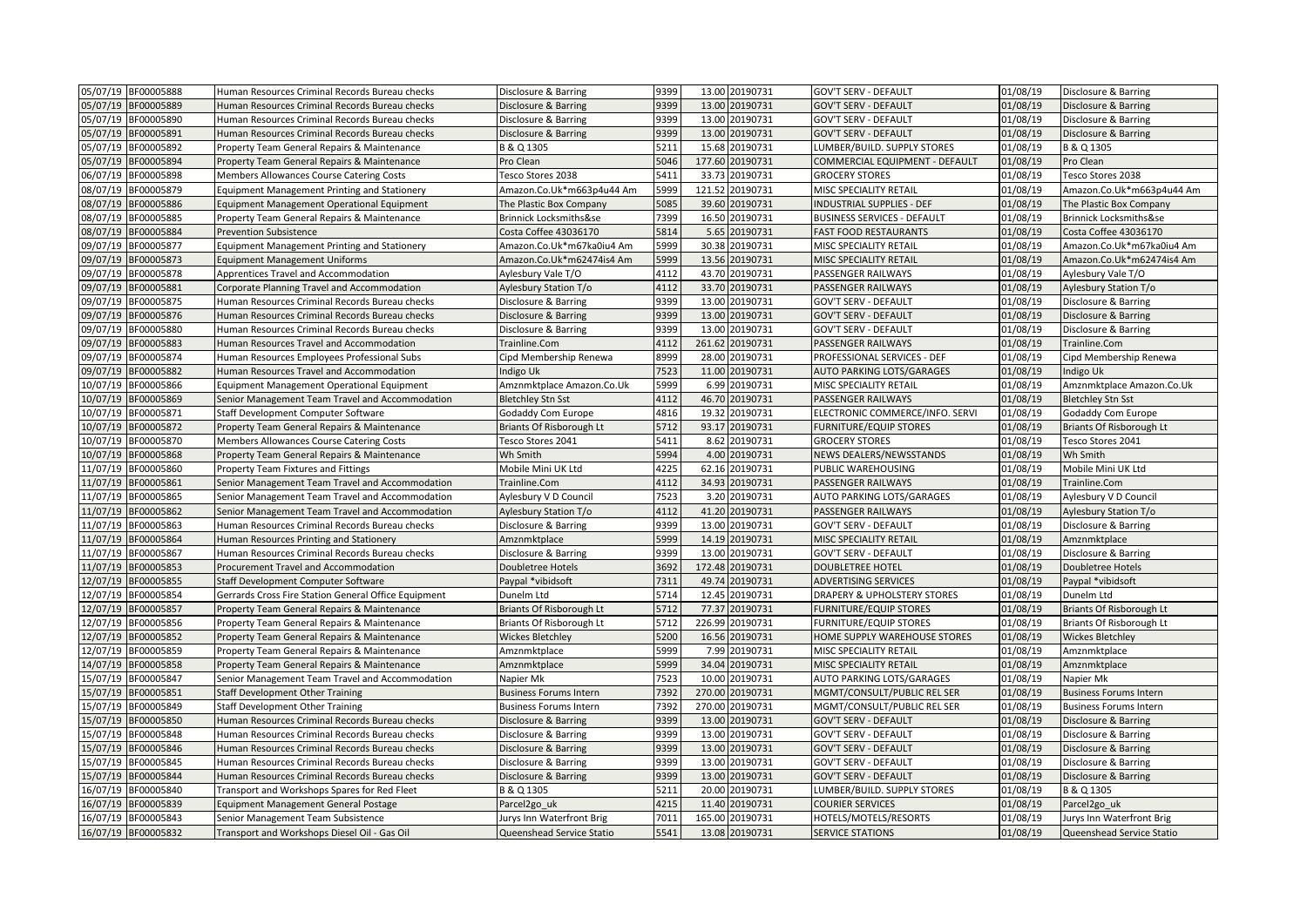| 16/07/19 BF00005833    | ICT Computer Hardware                               | Amznmktplace Amazon.Co.Uk | 5999 |        | 12.59 20190731  | MISC SPECIALITY RETAIL         | 01/08/19 | Amznmktplace Amazon.Co.Uk |
|------------------------|-----------------------------------------------------|---------------------------|------|--------|-----------------|--------------------------------|----------|---------------------------|
| 16/07/19<br>BF00005842 | ICT Computer Hardware                               | Amznmktplace Amazon.Co.Uk | 5999 |        | 15.97 20190731  | MISC SPECIALITY RETAIL         | 01/08/19 | Amznmktplace Amazon.Co.Uk |
| 16/07/19 BF00005838    | Property Team General Repairs & Maintenance         | Briants Of Risborough Lt  | 5712 |        | 28.87 20190731  | <b>FURNITURE/EQUIP STORES</b>  | 01/08/19 | Briants Of Risborough Lt  |
| 16/07/19<br>BF00005841 | Members Allowances Course Catering Costs            | Tesco Stores 2038         | 5411 | 17.00  | 20190731        | <b>GROCERY STORES</b>          | 01/08/19 | Tesco Stores 2038         |
| BF00005836<br>17/07/19 | Water Hydrants Hydrant Materials                    | Starttraffic.Uk           | 5399 |        | 249.43 20190731 | MISC GEN MERCHANDISE - DEF     | 01/08/19 | Starttraffic.Uk           |
| 17/07/19<br>BF00005835 | Property Team General Repairs & Maintenance         | B & Q 1305                | 5211 |        | 13.48 20190731  | LUMBER/BUILD. SUPPLY STORES    | 01/08/19 | B & Q 1305                |
| BF00005834<br>17/07/19 | Protection General Office Equipment                 | Argos Ltd                 | 5310 |        | 59.97 20190731  | <b>DISCOUNT STORES</b>         | 01/08/19 | Argos Ltd                 |
| 17/07/19<br>BF00005837 | Senior Management Team Travel and Accommodation     | Jurys Inn Waterfront Brig | 7011 |        | 66.00 20190731  | HOTELS/MOTELS/RESORTS          | 01/08/19 | Jurys Inn Waterfront Brig |
| 17/07/19<br>BF00005831 | Human Resources Criminal Records Bureau checks      | Disclosure & Barring      | 9399 | 13.00  | 20190731        | <b>GOV'T SERV - DEFAULT</b>    | 01/08/19 | Disclosure & Barring      |
| 18/07/19<br>BF00005823 | Research and Development General Postage            | Parcel2go uk              | 4215 |        | 7.31 20190731   | <b>COURIER SERVICES</b>        | 01/08/19 | Parcel2go uk              |
| 18/07/19<br>BF00005830 | Senior Management Team Travel and Accommodation     | Bletchley Stn T/O         | 4112 |        | 46.70 20190731  | PASSENGER RAILWAYS             | 01/08/19 | Bletchley Stn T/O         |
| 18/07/19<br>BF00005824 | Transport and Workshops Spares for Lease Cars       | Dvla Vehicle Tax          | 9399 |        | 32.50 20190731  | <b>GOV'T SERV - DEFAULT</b>    | 01/08/19 | Dvla Vehicle Tax          |
| 18/07/19<br>BF00005820 | Transport and Workshops Spares for Lease Cars       | Dvla Vehicle Tax          | 9399 |        | 32.50 20190731  | <b>GOV'T SERV - DEFAULT</b>    | 01/08/19 | Dvla Vehicle Tax          |
| 18/07/19<br>BF00005818 | Response Support Operational Equipment              | Amznmktplace Amazon.Co.Uk | 5999 | 179.85 | 20190731        | MISC SPECIALITY RETAIL         | 01/08/19 | Amznmktplace Amazon.Co.Uk |
| 18/07/19<br>BF00005826 | Response Support Operational Equipment              | Amznmktplace Amazon.Co.Uk | 5999 |        | 59.95 20190731  | MISC SPECIALITY RETAIL         | 01/08/19 | Amznmktplace Amazon.Co.Uk |
| 18/07/19<br>BF00005821 | Transport and Workshops Spares for Lease Cars       | Dvla Vehicle Tax          | 9399 |        | 32.50 20190731  | <b>GOV'T SERV - DEFAULT</b>    | 01/08/19 | Dvla Vehicle Tax          |
| 18/07/19<br>BF00005827 |                                                     | Aylesbury Sstp            | 4112 | 41.20  | 20190731        | PASSENGER RAILWAYS             | 01/08/19 | Aylesbury Sstp            |
| 18/07/19<br>BF00005828 |                                                     | Giannis(London) Ltd       | 5814 | 5.40   | 20190731        | <b>FAST FOOD RESTAURANTS</b>   | 01/08/19 | Giannis(London) Ltd       |
| 18/07/19<br>BF00005829 | Human Resources Criminal Records Bureau checks      | Disclosure & Barring      | 9399 |        | 13.00 20190731  | <b>GOV'T SERV - DEFAULT</b>    | 01/08/19 | Disclosure & Barring      |
| 18/07/19<br>BF00005822 | Human Resources Subsistence                         | Holiday Inn Aylesb        | 7011 |        | 77.06 20190731  | HOTELS/MOTELS/RESORTS          | 01/08/19 | Holiday Inn Aylesb        |
| BF00005819<br>18/07/19 | Human Resources Subsistence                         | Holiday Inn Aylesb        | 7011 |        | 6.30 20190731   | HOTELS/MOTELS/RESORTS          | 01/08/19 | Holiday Inn Aylesb        |
| 18/07/19<br>BF00005825 | Human Resources Subsistence                         | Holiday Inn Aylesb        | 7011 |        | 6.30 20190731   | HOTELS/MOTELS/RESORTS          | 01/08/19 | Holiday Inn Aylesb        |
| 19/07/19<br>BF00005815 | Transport and Workshops Spares for Red Fleet        | Pirtek                    | 5533 |        | 192.00 20190731 | <b>AUTOMOTIVE PARTS STORES</b> | 01/08/19 | Pirtek                    |
| 9/07/19<br>BF00005816  | Property Team General Repairs & Maintenance         | Ch Morgan                 | 8911 |        | 18.66 20190731  | ARCHITECTURAL/ENG/SURVEY       | 01/08/19 | Ch Morgan                 |
| 19/07/19<br>BF00005814 | Property Team General Repairs & Maintenance         | B & Q 1305                | 5200 |        | 27.78 20190731  | HOME SUPPLY WAREHOUSE STORES   | 01/08/19 | B & Q 1305                |
| 21/07/19<br>BF00005817 | <b>ICT Computer Hardware</b>                        | Amznmktplace              | 5999 |        | 9.98 20190731   | MISC SPECIALITY RETAIL         | 01/08/19 | Amznmktplace              |
| 22/07/19<br>BF00005812 | Senior Management Team Travel and Accommodation     | Greater Anglia T/o        | 4112 |        | 20.00 20190731  | PASSENGER RAILWAYS             | 01/08/19 | Greater Anglia T/o        |
| BF00005813<br>22/07/19 | Property Team General Repairs & Maintenance         | Briants Of Risborough Lt  | 5712 |        | 28.59 20190731  | <b>FURNITURE/EQUIP STORES</b>  | 01/08/19 | Briants Of Risborough Lt  |
| 23/07/19<br>BF00005806 | <b>Protection General Postage</b>                   | Post Office Counter       | 9402 |        | 1.90 20190731   | POSTAGE STAMPS                 | 01/08/19 | Post Office Counter       |
| 23/07/19<br>BF00005798 | Senior Management Team Subs Professional/Nat Bodies | Intl Assoc Of Fire Ch     | 8699 |        | 203.62 20190731 | MEMBER ORGANIZATIONS - DEF     | 01/08/19 | Intl Assoc Of Fire Ch     |
| 23/07/19<br>BF00005808 | <b>ICT Computer Hardware</b>                        | Amznmktplace              | 5999 |        | 40.76 20190731  | MISC SPECIALITY RETAIL         | 01/08/19 | Amznmktplace              |
| 23/07/19<br>BF00005803 | ICT Computer Hardware                               | Amznmktplace              | 5999 |        | 25.18 20190731  | MISC SPECIALITY RETAIL         | 01/08/19 | Amznmktplace              |
| 23/07/19<br>BF00005810 |                                                     | Tesco Stores 2041         | 5411 |        | 30.45 20190731  | <b>GROCERY STORES</b>          | 01/08/19 | Tesco Stores 2041         |
| BF00005807<br>23/07/19 | Property Team General Repairs & Maintenance         | Briants Of Risborough Lt  | 5712 |        | 27.31 20190731  | <b>FURNITURE/EQUIP STORES</b>  | 01/08/19 | Briants Of Risborough Lt  |
| 23/07/19<br>BF00005804 | Human Resources Criminal Records Bureau checks      | Disclosure & Barring      | 9399 |        | 13.00 20190731  | <b>GOV'T SERV - DEFAULT</b>    | 01/08/19 | Disclosure & Barring      |
| BF00005811<br>23/07/19 | Human Resources Criminal Records Bureau checks      | Disclosure & Barring      | 9399 |        | 13.00 20190731  | GOV'T SERV - DEFAULT           | 01/08/19 | Disclosure & Barring      |
| BF00005805<br>23/07/19 | Human Resources Criminal Records Bureau checks      | Disclosure & Barring      | 9399 |        | 13.00 20190731  | <b>GOV'T SERV - DEFAULT</b>    | 01/08/19 | Disclosure & Barring      |
| !3/07/19<br>BF00005809 | Human Resources Criminal Records Bureau checks      | Disclosure & Barring      | 9399 | 13.00  | 20190731        | <b>GOV'T SERV - DEFAULT</b>    | 01/08/19 | Disclosure & Barring      |
| BF00005802<br>23/07/19 | Human Resources Criminal Records Bureau checks      | Disclosure & Barring      | 9399 | 13.00  | 20190731        | <b>GOV'T SERV - DEFAULT</b>    | 01/08/19 | Disclosure & Barring      |
| 24/07/19<br>BF00005787 | Transport and Workshops Operational Equipment       | <b>Premier Farnell</b>    | 5065 |        | 71.88 20190731  | ELECTRICAL PARTS/EQUIPMENT     | 01/08/19 | Premier Farnell           |
| BF00005792<br>24/07/19 | Senior Management Team Travel and Accommodation     | Bletchley Stn T/O         | 4112 |        | 19.70 20190731  | PASSENGER RAILWAYS             | 01/08/19 | Bletchley Stn T/O         |
| 24/07/19<br>BF00005801 | Staff Development Computer Software                 | Dnh*sucuri Website Securi | 5734 | 9.65   | 20190731        | COMPUTER SOFTWARE STORES       | 01/08/19 | Dnh*sucuri Website Securi |
| 24/07/19<br>BF00005797 | Corporate Planning Travel and Accommodation         | St George & Dragon        | 5812 | 69.00  | 20190731        | <b>RESTAURANTS</b>             | 01/08/19 | St George & Dragon        |
| 24/07/19<br>BF00005799 | ICT Computer Hardware                               | Media & Communications L  | 4812 |        | 60.00 20190731  | PHONE SERV/EQUIP NON-UTIL      | 01/08/19 | Media & Communications L  |
| 24/07/19<br>BF00005796 | Property Team General Repairs & Maintenance         | Briants Of Risborough Lt  | 5712 |        | 15.50 20190731  | <b>FURNITURE/EQUIP STORES</b>  | 01/08/19 | Briants Of Risborough Lt  |
| 24/07/19<br>BF00005794 | Property Team General Repairs & Maintenance         | Halfords 0713             | 5940 |        | 7.99 20190731   | BICYCLE SHOPS/SALES/SERVICE    | 01/08/19 | Halfords 0713             |
| 24/07/19<br>BF00005795 | Property Team General Repairs & Maintenance         | B & Q 1345                | 5200 | 30.00  | 20190731        | HOME SUPPLY WAREHOUSE STORES   | 01/08/19 | B & Q 1345                |
| BF00005800<br>24/07/19 | Property Team General Repairs & Maintenance         | Complete Care Shop        | 5399 |        | 48.29 20190731  | MISC GEN MERCHANDISE - DEF     | 01/08/19 | Complete Care Shop        |
| 25/07/19<br>BF00005788 | Amersham Fire Station Travel and Accommodation      | Wendover Station T/o      | 4112 |        | 27.40 20190731  | PASSENGER RAILWAYS             | 01/08/19 | Wendover Station T/o      |
| 25/07/19<br>BF00005793 | Staff Development Computer Software                 | Foreign Exchange Fee      | 0000 |        | 0.27 20190731   | MISSING MERCHANT CATEGORY      | 01/08/19 | Foreign Exchange Fee      |
| 25/07/19<br>BF00005791 | Senior Management Team Subs Professional/Nat Bodies | Foreign Exchange Fee      | 0000 | 5.60   | 20190731        | MISSING MERCHANT CATEGORY      | 01/08/19 | Foreign Exchange Fee      |
| 25/07/19<br>BF00005790 | Senior Management Team Travel and Accommodation     | Greater Anglia T/o        | 4112 | 21.20  | 20190731        | PASSENGER RAILWAYS             | 01/08/19 | Greater Anglia T/o        |
| 25/07/19<br>BF00005784 | <b>ICT Telephones</b>                               | Amznmktplace Amazon.Co.Uk | 5999 |        | 247.51 20190731 | MISC SPECIALITY RETAIL         | 01/08/19 | Amznmktplace Amazon.Co.Uk |
| 25/07/19 BF00005786    | ICT Computer Hardware                               | Amznmktplace              | 5999 |        | 11.98 20190731  | MISC SPECIALITY RETAIL         | 01/08/19 | Amznmktplace              |